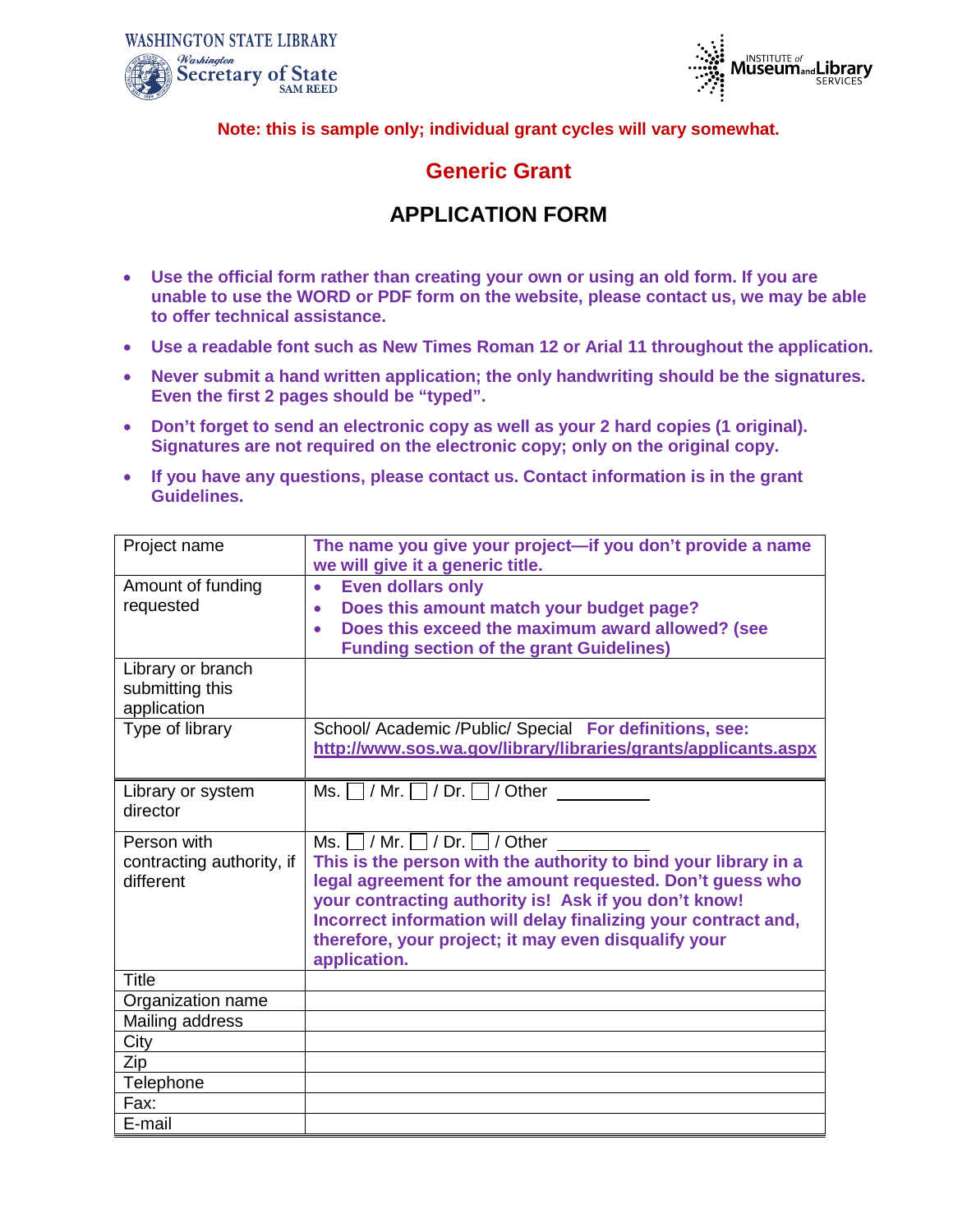| Project manager                                                                | Ms. $\Box$ / Mr. $\Box$ / Dr. $\Box$ / Other<br>Only provide ONE name! (If you provide more than one<br>name, we will use the first one listed.) This is the primary<br>person we routinely communicate with.                                                                                                                                                                                                                                                                                     |
|--------------------------------------------------------------------------------|---------------------------------------------------------------------------------------------------------------------------------------------------------------------------------------------------------------------------------------------------------------------------------------------------------------------------------------------------------------------------------------------------------------------------------------------------------------------------------------------------|
|                                                                                | This person is in charge of coordination and<br>implementation of the project and the work being<br>completed.                                                                                                                                                                                                                                                                                                                                                                                    |
|                                                                                | In addition, this person is responsible for:<br><b>Communicating with all grant partners</b><br>$\bullet$<br><b>Communicating with their organization's fiscal</b><br>$\bullet$<br>office, contracting authority, etc.<br>Preparation and submission of quarterly and final<br>$\bullet$<br>reports<br><b>Preparation and approval of claim</b><br>$\bullet$<br>Keeping WSL informed of any changes to the :<br>- project plan<br>- project budget<br>- contracting authority, fiscal agent, etc. |
| <b>Title</b>                                                                   |                                                                                                                                                                                                                                                                                                                                                                                                                                                                                                   |
| Organization name                                                              |                                                                                                                                                                                                                                                                                                                                                                                                                                                                                                   |
| Mailing address                                                                |                                                                                                                                                                                                                                                                                                                                                                                                                                                                                                   |
| City                                                                           |                                                                                                                                                                                                                                                                                                                                                                                                                                                                                                   |
| Zip                                                                            |                                                                                                                                                                                                                                                                                                                                                                                                                                                                                                   |
| Telephone                                                                      |                                                                                                                                                                                                                                                                                                                                                                                                                                                                                                   |
| Fax:                                                                           |                                                                                                                                                                                                                                                                                                                                                                                                                                                                                                   |
| E-mail                                                                         |                                                                                                                                                                                                                                                                                                                                                                                                                                                                                                   |
| To be used only if we cannot reach you at the email listed<br>Alternate e-mail |                                                                                                                                                                                                                                                                                                                                                                                                                                                                                                   |
|                                                                                | above, i.e., during summer months for school staff. We will                                                                                                                                                                                                                                                                                                                                                                                                                                       |
|                                                                                | keep your personal email confidential.                                                                                                                                                                                                                                                                                                                                                                                                                                                            |

We affirm that the information included in this application is true. If this application is funded, we will sign a funding agreement and complete the activities in this application by August 12, 2011. We agree to participate in information gathering as a part of a state-administered evaluation of the project.

### **Signatures are** *required* **for each of the following:**

Library/System Director Signature/Date Project Manager Signature/Date

 $\overline{\phantom{a}}$ Contracting Authority (if different) Signature/Date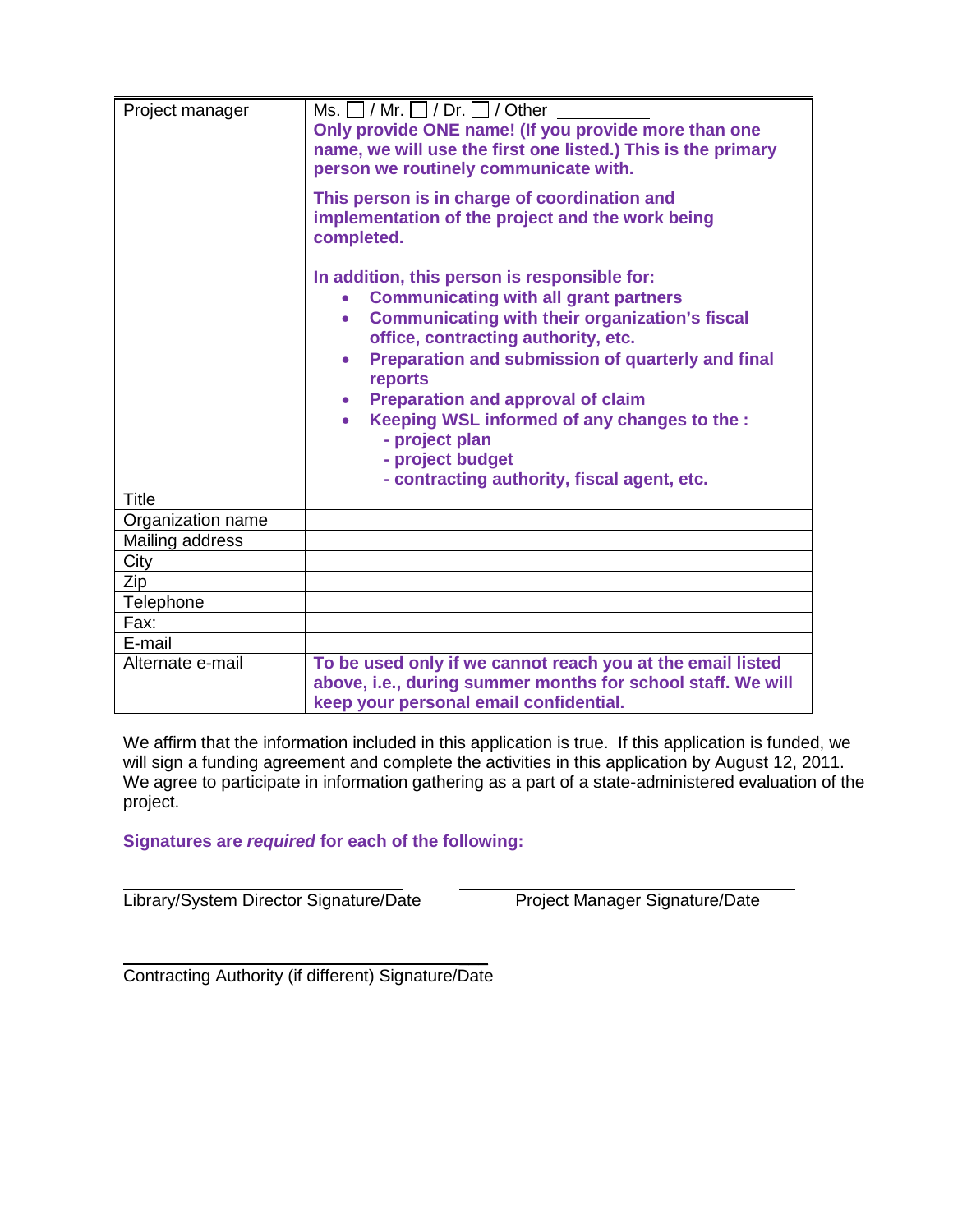| <b>Statewide Vendor Number</b>                                           | This is a new WA State OFM requirement. If your organization<br>does not have a vendor number yet, we will provide the<br>necessary forms to register for one if a grant is awarded.                                                                                                               |
|--------------------------------------------------------------------------|----------------------------------------------------------------------------------------------------------------------------------------------------------------------------------------------------------------------------------------------------------------------------------------------------|
| Fiscal agent name                                                        | Ms. $\Box$ / Mr. $\Box$ / Dr. $\Box$ / Other<br>The Fiscal Agent is the person who pays the bills and<br>$\bullet$<br>maintains the financial records for the organization of which<br>the library is a part. That person may be termed the business<br>manager, the accountant, or another title. |
|                                                                          | The Fiscal Agent must be from the same organization as the<br>$\bullet$<br><b>Contracting Authority. Foundations and partners cannot act</b><br>as Fiscal Agent. School Districts usually act as Fiscal Agent<br>for schools; however, that may vary from district to district.                    |
|                                                                          | The Fiscal Agent should be someone other than the<br>$\bullet$<br><b>Contracting Authority or Project Manager listed on the</b><br>previous page; however, in a very small library, that might<br>not be possible.                                                                                 |
| <b>Title</b>                                                             |                                                                                                                                                                                                                                                                                                    |
| Organization name                                                        |                                                                                                                                                                                                                                                                                                    |
| <b>Fiscal mailing address</b>                                            |                                                                                                                                                                                                                                                                                                    |
| Fiscal city                                                              |                                                                                                                                                                                                                                                                                                    |
| Fiscal zip                                                               |                                                                                                                                                                                                                                                                                                    |
| <b>Fiscal telephone</b>                                                  |                                                                                                                                                                                                                                                                                                    |
| <b>Fiscal fax</b>                                                        |                                                                                                                                                                                                                                                                                                    |
| Fiscal e-mail                                                            |                                                                                                                                                                                                                                                                                                    |
| Reimbursement Information                                                |                                                                                                                                                                                                                                                                                                    |
| Payee, if different from<br>library                                      | The applicant library may be a school, a branch, or a<br>department; however, the check may need to go to the district,<br>the headquarters, or another city department. (Checks are never<br>made out to an individual.)                                                                          |
| Mailing address for<br>reimbursements, if<br>different from fiscal agent |                                                                                                                                                                                                                                                                                                    |
| City                                                                     |                                                                                                                                                                                                                                                                                                    |
| Zip                                                                      |                                                                                                                                                                                                                                                                                                    |

#### **The statement below describes the duties of a Fiscal Agent and should be read carefully to ensure that the proper person has been identified as the Fiscal Agent.**

As the Fiscal Agent, I am authorized by the applicant organization's governing body to obligate it to financial liabilities and I am accountable for the integrity of the official accounting system and the financial statements that system provides. I declare that the necessary fiscal policies and procedures exist to assure compliance with the Federal regulations in general and specifically with the Office of Management and Budget (OMB) Cost Principles applicable to the applicant organization, and conformance with generally accepted audit standards.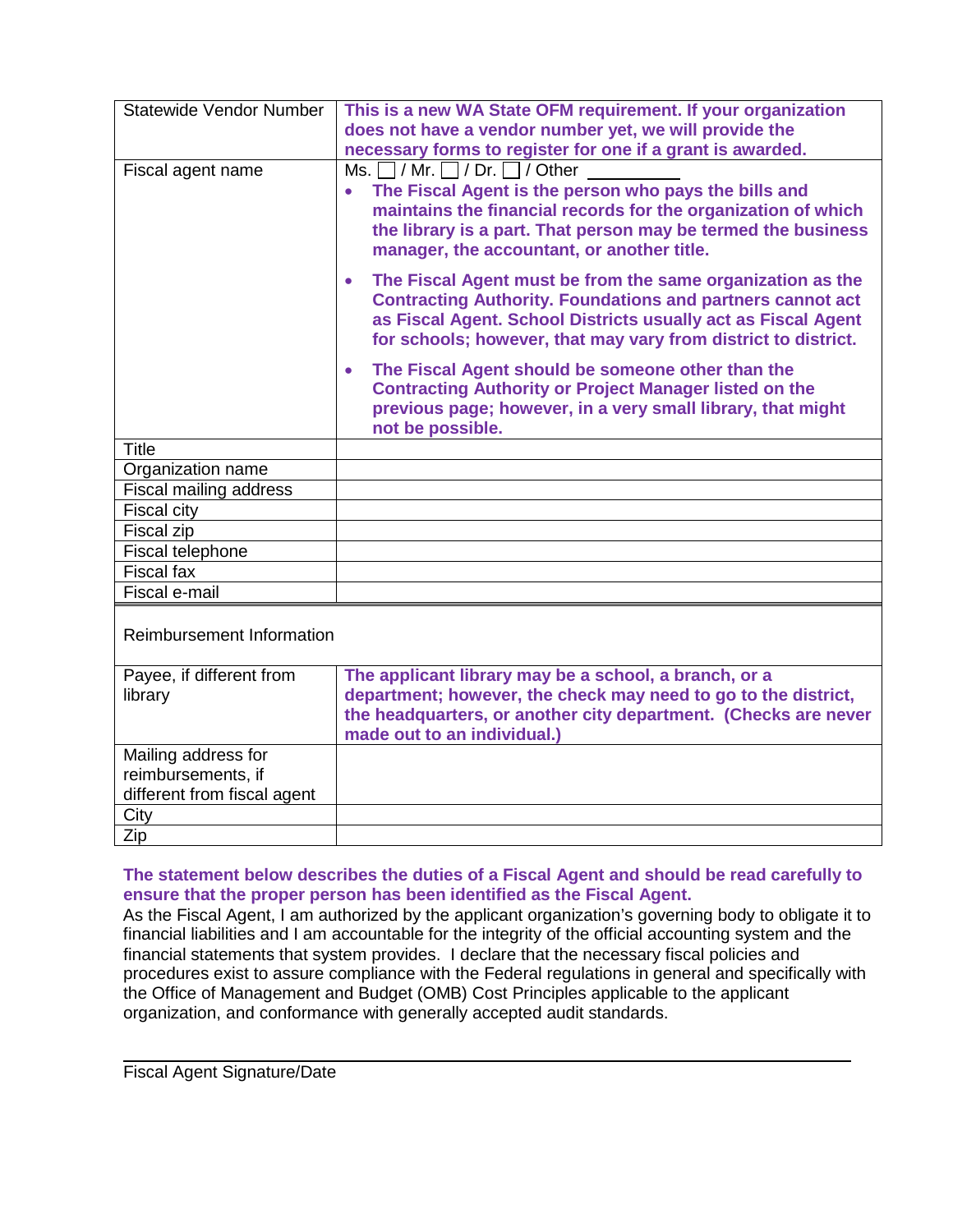# **CRITERIA**

**Your library will qualify to apply if you answer YES to all of the following criteria. (required)**

**This completed form MUST be returned with your application in order for the application to be accepted for review. (required)**

### *(Note: criteria will vary from grant cycle to grant cycle.)*

|    | <b>CRITERIA</b>                                                                                                                                                                                                                                                                                                                                                                                                                              | <b>Yes</b> | <b>No</b> |
|----|----------------------------------------------------------------------------------------------------------------------------------------------------------------------------------------------------------------------------------------------------------------------------------------------------------------------------------------------------------------------------------------------------------------------------------------------|------------|-----------|
| 1. | The collaborative partnership consists of a minimum of one public library and one<br>school.                                                                                                                                                                                                                                                                                                                                                 |            |           |
| 2. | The lead applicant is eligible to apply for this grant-see library eligibility<br>guidelines: http://www.secstate.wa.gov/library/libraries/grants/grants.aspx                                                                                                                                                                                                                                                                                |            |           |
| 3. | The application has been signed by the official with Contract Authority, the Project<br>Director, and the Fiscal Agent.                                                                                                                                                                                                                                                                                                                      |            |           |
| 4. | The members of the collaborative partnership are willing to share their<br>experiences with other libraries in Washington State. This will include submission<br>of a project report to the Washington State Library and sharing of any materials<br>developed, preferably in an electronic format.                                                                                                                                          |            |           |
| 5. | If the application is from a public library, public elementary or secondary school<br>library, or if the application is from a group of libraries or a library consortium that<br>includes a public library, public elementary or secondary school library, a<br>completed CIPA certification form is included with the application.                                                                                                         |            |           |
| 5. | The application is complete—all questions have been answered, all signatures<br>obtained, all components of the application submitted. A complete application<br>consists of: 1) an original paper application with original signatures; 2) a<br>paper copy of the original; and 3) an electronic copy in WORD or rich<br>text-do not send a scanned file. Applications are not ranked or scored<br>until all three components are received. |            |           |
| 6. | The budget proposed for the use of grant funds contains only eligible items of<br>cost. See Grant Guidelines, pages X and X for examples of allowable and<br>unallowable activities and costs.                                                                                                                                                                                                                                               |            |           |
| 7. | The project will be completed no later than August 12, 201X with the exception of<br>the preparation and submittal of the final reimbursement claim and final narrative<br>report. These are due no later than September 30, 201X.                                                                                                                                                                                                           |            |           |
| 6. | The application is postmarked or delivered by, 4 p.m., XXX, 201X. Applications<br>posted after XXX, 201X will not be accepted for review. The deadline is<br>absolute-no exceptions-so be sure to mail by postmark date.                                                                                                                                                                                                                     |            |           |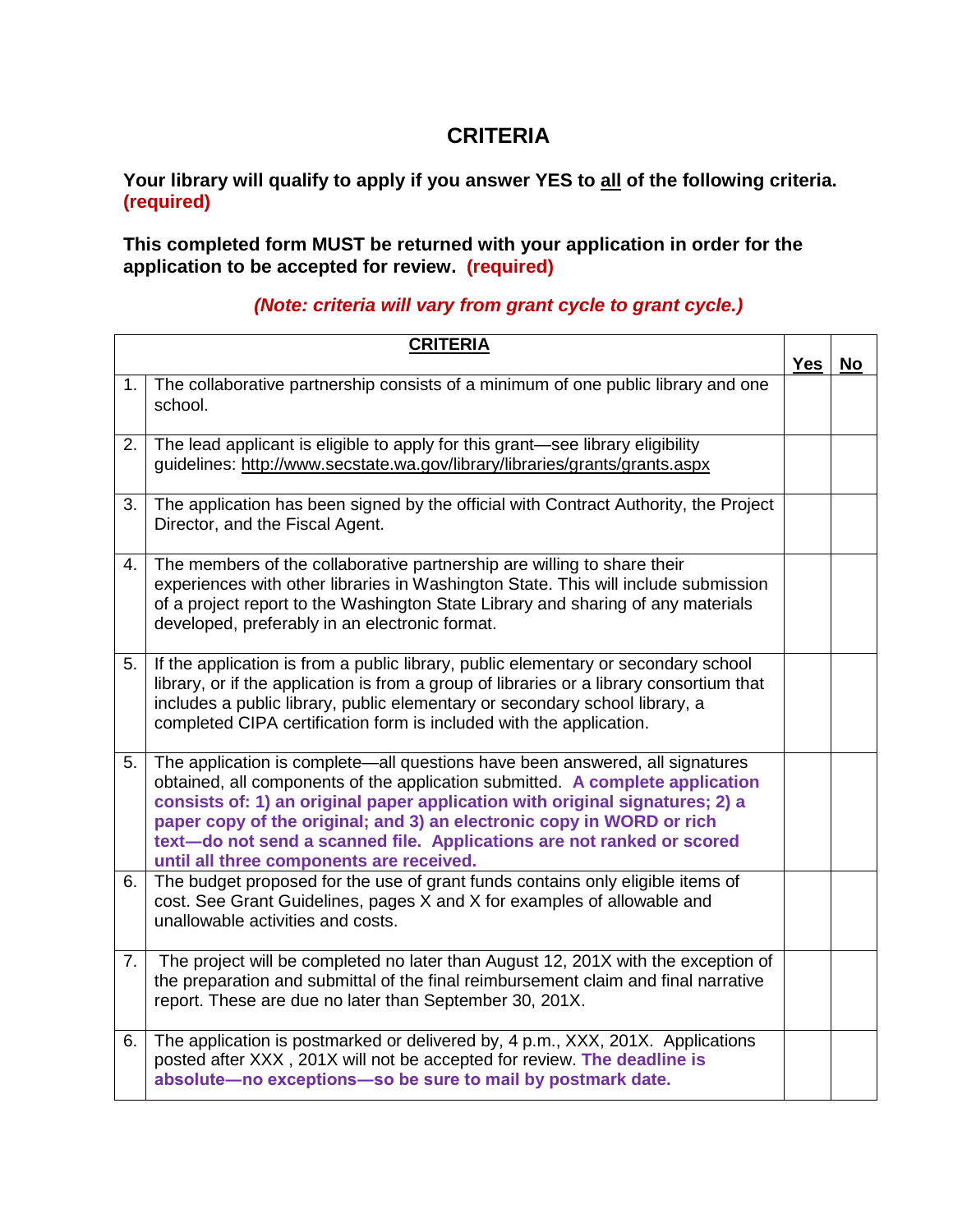The following criteria will be used to review and evaluate all parts of the application. In general, grant reviewers will look for:

- A clearly presented and concisely written proposal
- Sufficient detail to understand the problem, need or opportunity
- Sufficient detail to understand how the proposal will be implemented
- Evidence of planning for the future in terms of project sustainability
- Evidence that the project and the library fits within the scope of the Supporting Student Success Grant

*(Note: Questions and formats may vary somewhat from grant cycle to grant cycle)*

- **1. Project Title and a short abstract (50 words or less)—(Not scored) This abstract should describe the purpose of the project. If you are awarded a grant, this will be used to describe your project in our annual report to IMLS and on our website of grant awards.**
- **2. Briefly describe the desired outcome\* that would result from the implementation of this proposal.** (No more than one or two sentences)

**These boxes will tell you what the reviewer will be looking for and will vary from grant cycle to grant cycle.**

**Consider these in the context of the question.**

- This question is worth **10 points.** Consider the following items in developing the response:
	- How does the project connect to Social Studies CBA?
	- How will students benefit from the combined expertise and resources of the school and public library partnership?
	- Who will benefit in addition to the students?

**\*Desired outcomes should be expressed in the format used by the Institute for Museum and Library Services (IMLS): you will do what, for whom, for what benefit.** 

Examples: 1) The City newspaper published between 1920 to 1940, available through the public library, will be used by students to conduct original research in support of CBA projects.

> 2) The cooperating libraries in this grant will provide duplicate collections of books and other materials at both locations that will support students in the original research portion of their CBA projects.

### **3. Describe the existing situation.** (No more than 1 page)

This question is worth **10 points**. Consider the following items in developing the response:

- What is the problem, need, or opportunity?
- What steps have been taken to address the situation and why have they not been adequate?
- What research materials are currently available for student use?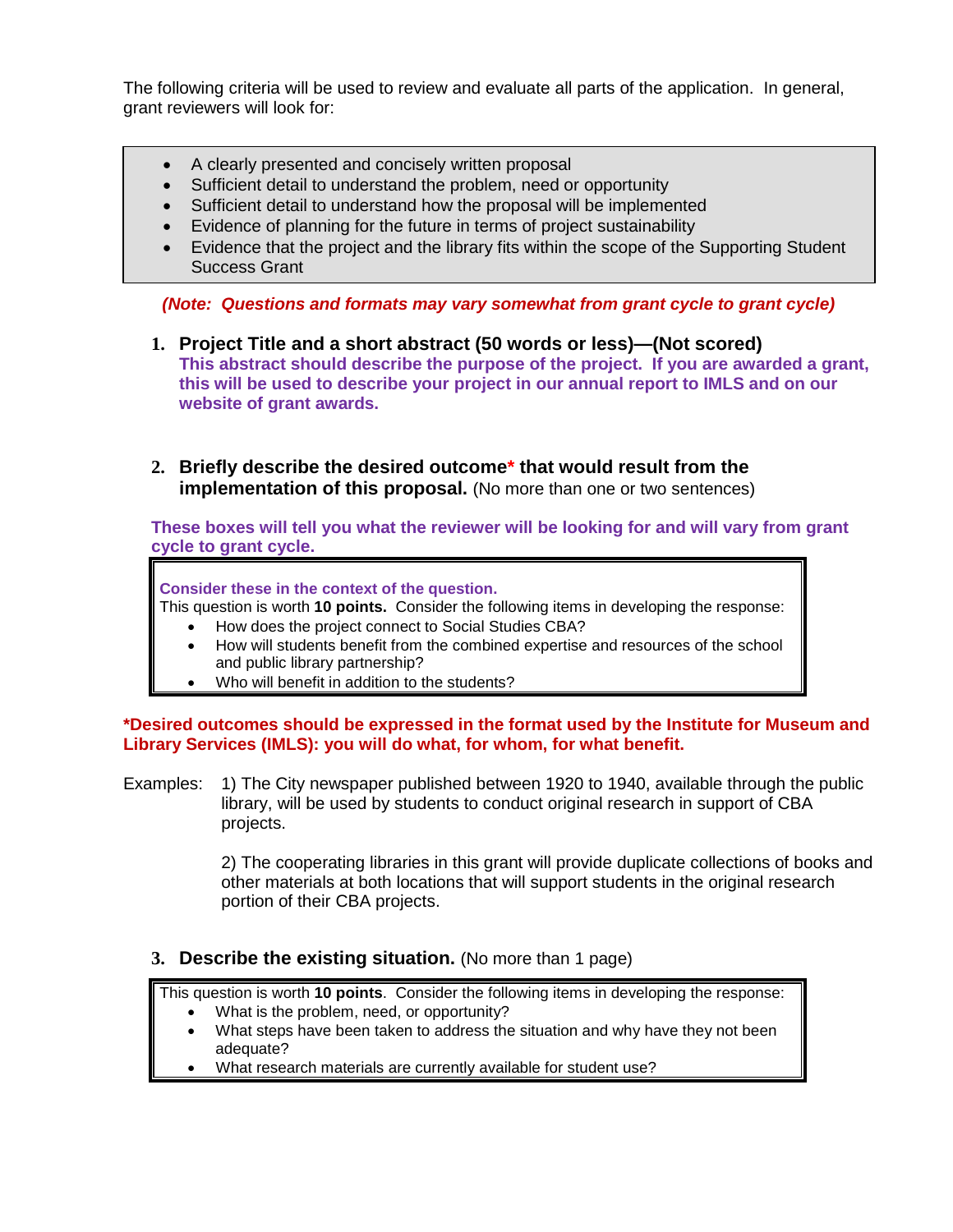**4. Describe the solution. How does this solution alleviate or resolve the existing situation previously described? Why is this solution the best approach?** (No more than 2 pages)

This question is worth **20 points.** Consider the following items in developing the response:

- What is proposed to resolve the problem, alleviate the need, or take advantage of the opportunity?
	- What are the specific benefits of using this solution?
	- How will this partnership affect local implementation of the Washington State's CBA requirement?
- **5. How will the school/public library partnership continue to support student achievement after the end of the grant period?** (No more than ½ page)

This question is worth **10 points**. Consider the following items in developing the response:

- How will the partnership continue to work together in support of student achievement? What steps are needed to continue the partnership into the future?
	- What are the commitments and costs associated with continuing the project after the grant period?
- **6. List the** *major* **objectives and tasks that are required to accomplish this project. Include timeframes and identify the responsible party who will carry out the task.**

This question is worth **20 points**. Consider the following items in developing the response:

- What tasks are required to accomplish this project?
- What resources are needed to complete these tasks?
- What are the timeframes for completion of tasks? Has enough time been allowed to complete these tasks by the end of the grant period?
- Who is responsible for carrying out each task?
- Are project evaluation and monitoring activities included in the workplan?
- Are grant administration requirements reflected in the workplan?
- **Is enough information included to show reviewers that the process is logical and well thought out?**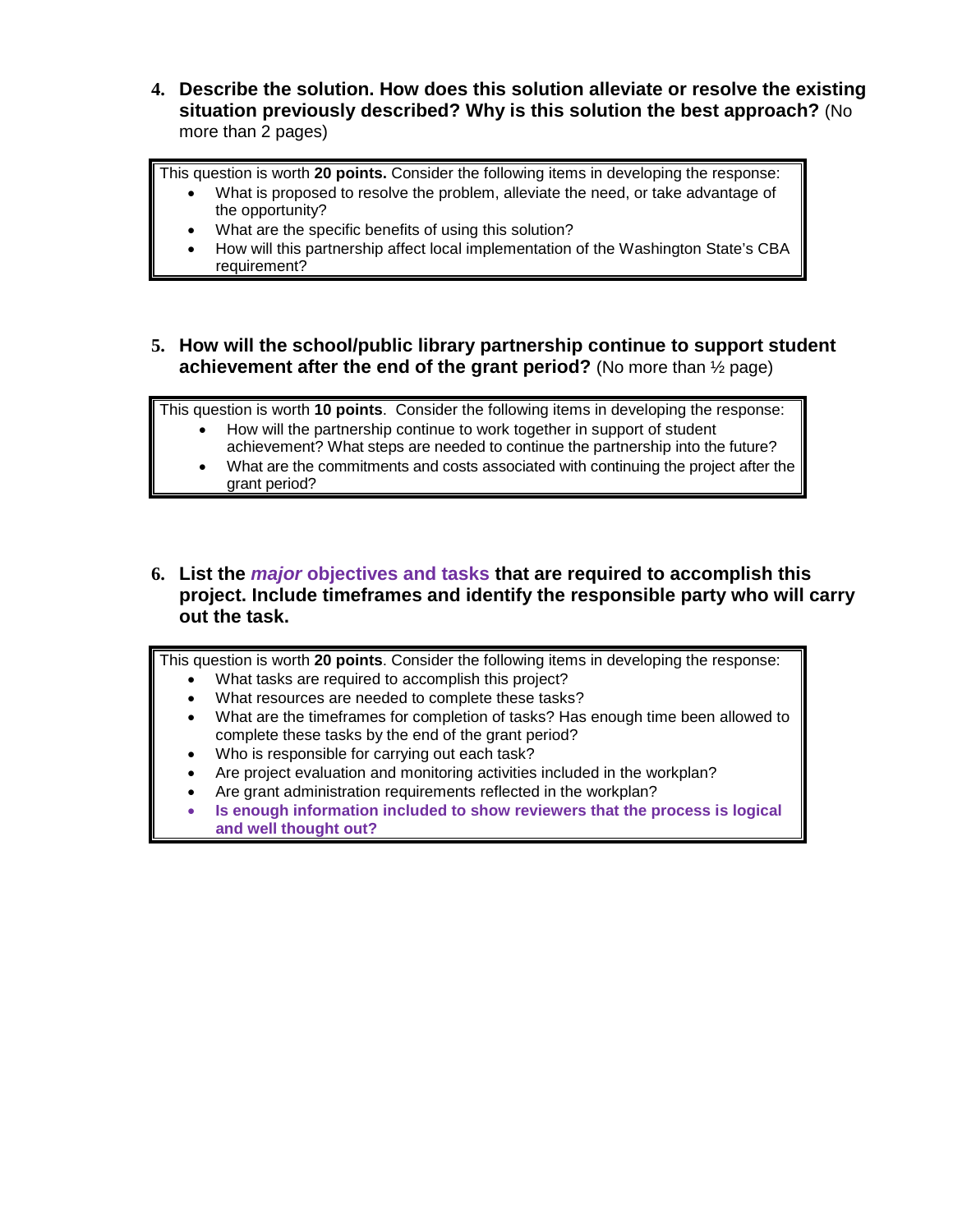| <b>WORK PLAN</b>                                                                                                                                                                                                                                                                                                                                                                                                                                                                                                                                                 |                                                                                                                                                                                                                                                        |                                                                                                                                                                                                              |                                                            |  |
|------------------------------------------------------------------------------------------------------------------------------------------------------------------------------------------------------------------------------------------------------------------------------------------------------------------------------------------------------------------------------------------------------------------------------------------------------------------------------------------------------------------------------------------------------------------|--------------------------------------------------------------------------------------------------------------------------------------------------------------------------------------------------------------------------------------------------------|--------------------------------------------------------------------------------------------------------------------------------------------------------------------------------------------------------------|------------------------------------------------------------|--|
| Tasks that Need to Be Accomplished for Successful<br>Project Implementation                                                                                                                                                                                                                                                                                                                                                                                                                                                                                      | Proposed Timeframe For<br>Beginning and<br><b>Completing Tasks</b><br><b>Start Date</b><br>End Date                                                                                                                                                    |                                                                                                                                                                                                              | Responsible Party for<br>the Completion of<br><b>Tasks</b> |  |
| List tasks in chronological order!<br>List major tasks/activities such as:<br><b>Develop and conduct pre-survey</b><br><b>Committee of xxx meets to identify</b><br>$\bullet$<br>materials to be purchased<br><b>Order identified materials</b><br><b>Conduct 3 staff trainings for the purpose</b><br>$\bullet$<br>of xxx<br><b>Provide substitutes for staff training</b><br>Contract with speaker/vendor/etc. for<br>$\bullet$<br>evening presentation<br><b>Present evening program</b><br><b>Conduct post-survey and prepare</b><br>$\bullet$<br>evaluation | <b>Month and year task is</b><br>to be started and<br>completed<br>Do not start your<br>contracts are<br>expected to be<br>finalized and<br>begin-refer to<br>dates.<br>$\bullet$<br>finalized" or<br>to determine the<br>this is just an<br>estimate. | activities until the<br>implementation can<br>"Timeframe" in the<br><b>Guidelines for these</b><br>Don't say things like<br>"when contract is<br>"spring, summer,<br>fall". Do your best<br>months. Remember | <b>Full name (state</b><br>their title at least<br>once)   |  |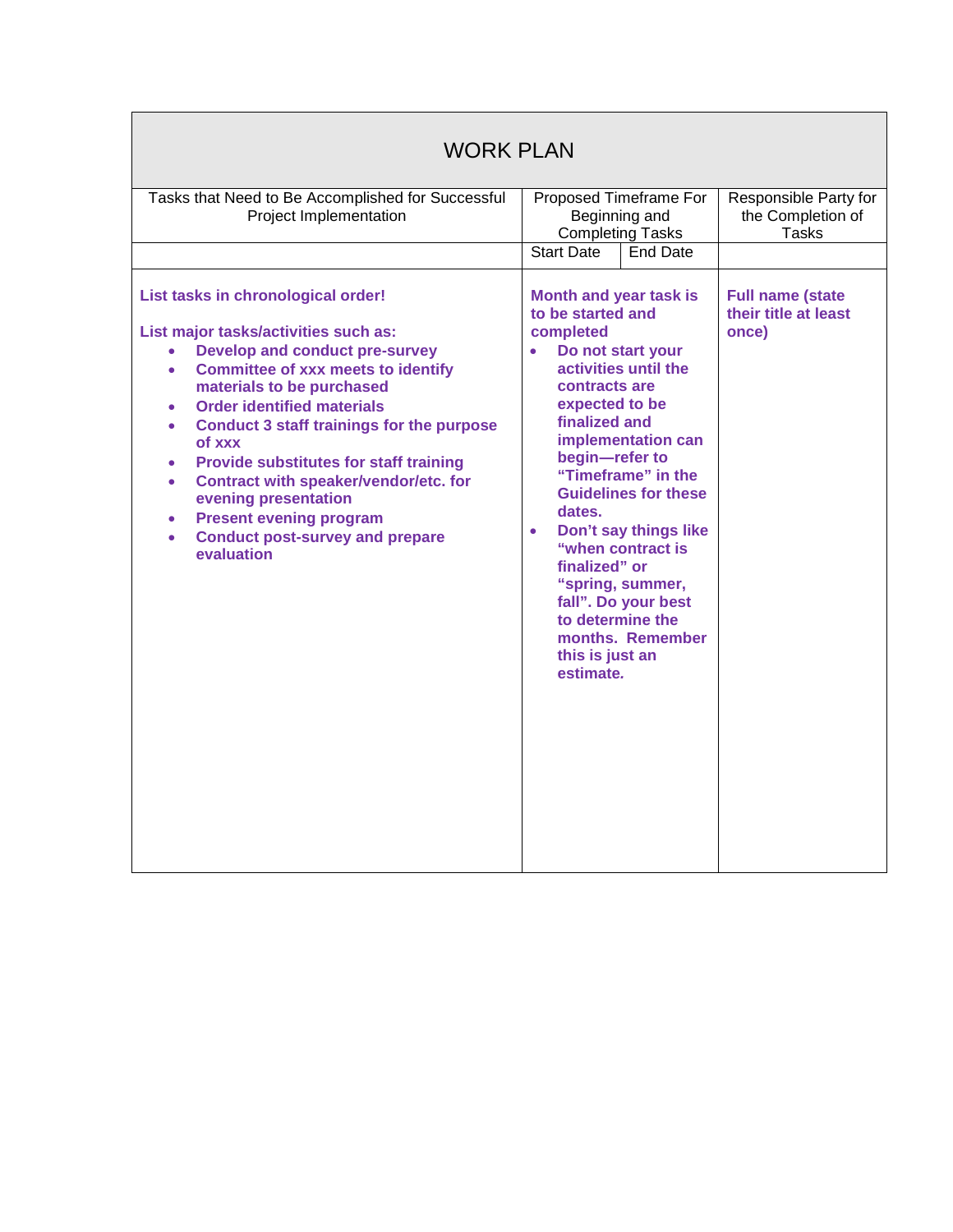- **7. Fill out the budget form on the following page. Each line of the budget form will contain two numbers; one number for "Grant Funds Requested" and one number for "Other Funding". Use the column labeled "Description" for very brief notes or to reference the narrative included on a separate page.**
- **8. On a separate page, describe how the budget was determined and why this budget is appropriate. Also complete a short narrative statement for each of the budget categories, describing what items are included within the proposal.** (No more than 1 page in addition to the budget form page)

This question is worth **20 points**. Consider the following items in developing the response:

- The cost factors necessary to implement the proposal
- A budget that is realistic for the project, with appropriate project costs relative to the scope of the activities to be performed
- The process used to arrive at the budget, including developing cost estimates where appropriate
- **Be certain that these purchases and expenses are mentioned in other sections of the application and not just in your budget.**
- **Note those costs that are not allowable; these will be listed in the guidelines and/or on the budget page of the application.**
- **Don't try to cram information into the last column of the budget form; keep the description short.** *On a separate page***, give the detailed explanation.**
- **Please use a single number for each category under "grant funds requested" and "other funding"; the place to break out prices is on the separate page, or very briefly in the "description" column.**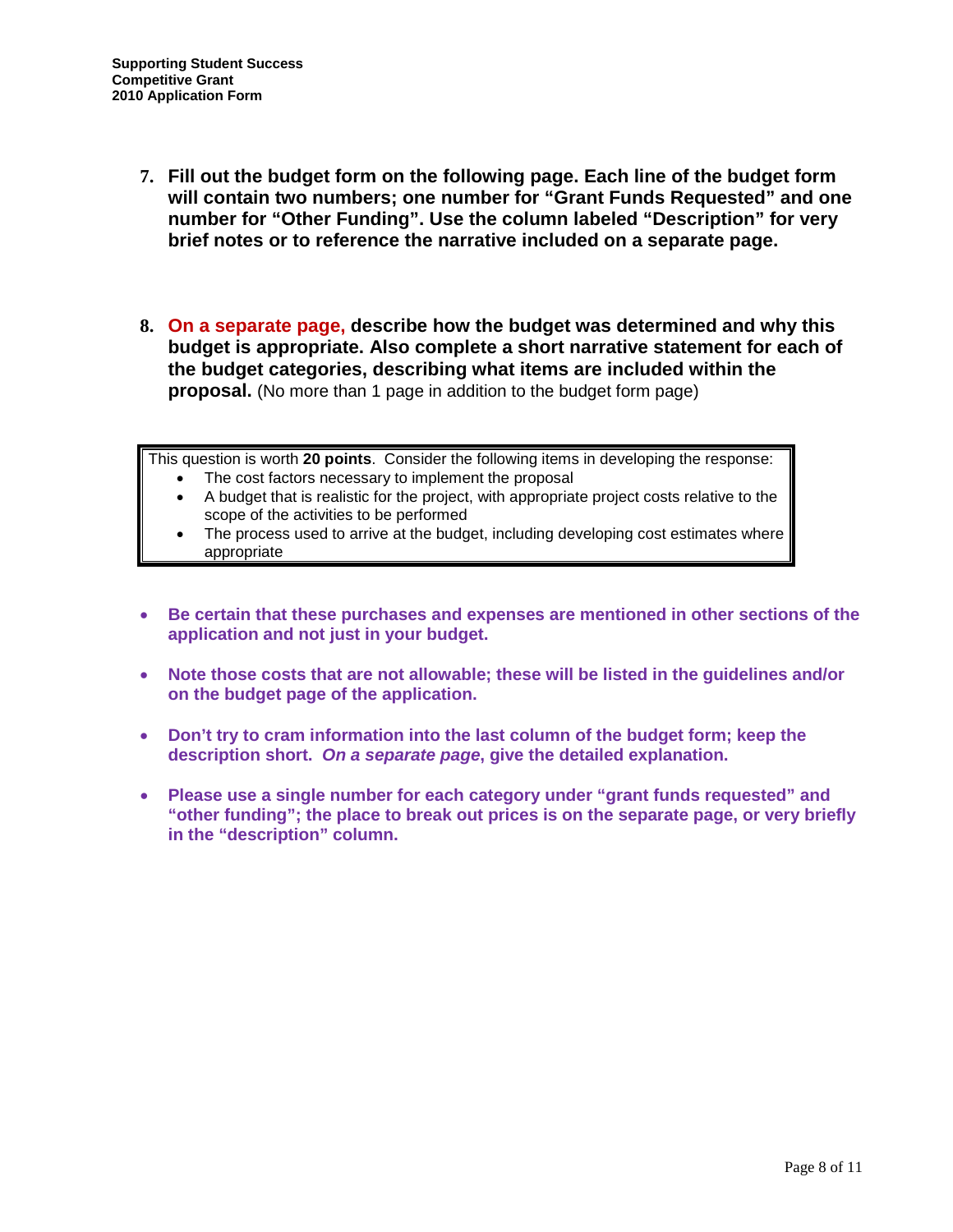## *Sample* BUDGET FORM

| Category                                   | Grant<br><b>Funds</b> | Other<br>Funding* | Description<br>(Include a short narrative for each                                               |
|--------------------------------------------|-----------------------|-------------------|--------------------------------------------------------------------------------------------------|
| All Staff Salary,<br>Wages, and Benefits   | Requested<br>\$1,122  | (Describe)        | category on a <b>separate</b> page)<br>Substitute staff, after-school library<br>homework center |
| <b>Contracts with Others</b>               |                       |                   |                                                                                                  |
| <b>Travel and Training</b>                 | \$540                 |                   | Transportation services (district<br>buses)                                                      |
| <b>Equipment Under</b><br>\$5,000          |                       |                   |                                                                                                  |
| Equipment \$5,000<br>and Over              | N/A                   | N/A               |                                                                                                  |
| <b>Expendable Supplies</b><br>or Materials |                       |                   |                                                                                                  |
| Other-Itemized                             | \$2,338               |                   | Hardcover print materials, online<br>subscription/database service                               |
| <b>TOTAL REQUEST</b>                       | \$4,000               |                   |                                                                                                  |

**Pay close attention to the information below. It tells you know what is not allowable for reimbursement; look also for this information in the grant Guidelines. If some items found here and those found in the grant Guideline differ, both sets of items apply.**

### *(The following applies to all grant cycles)*

*Please note:* 

- Grant funds **may not** be used for:
	- Food and other refreshments
	- Advertising and promotion of libraries in general
	- Prizes and other incentives
	- Indirect costs
- LSTA grant funds may only pay for subscriptions (databases) through September 30, 201X **(***end of federal fiscal year***).** Subscriptions which extend beyond that date must utilize other funding to pay for the additional time period. **(no exceptions)**
- In-kind matching funds are not required for eligibility

*(Some grant cycles have special restrictions which will also be listed here.)*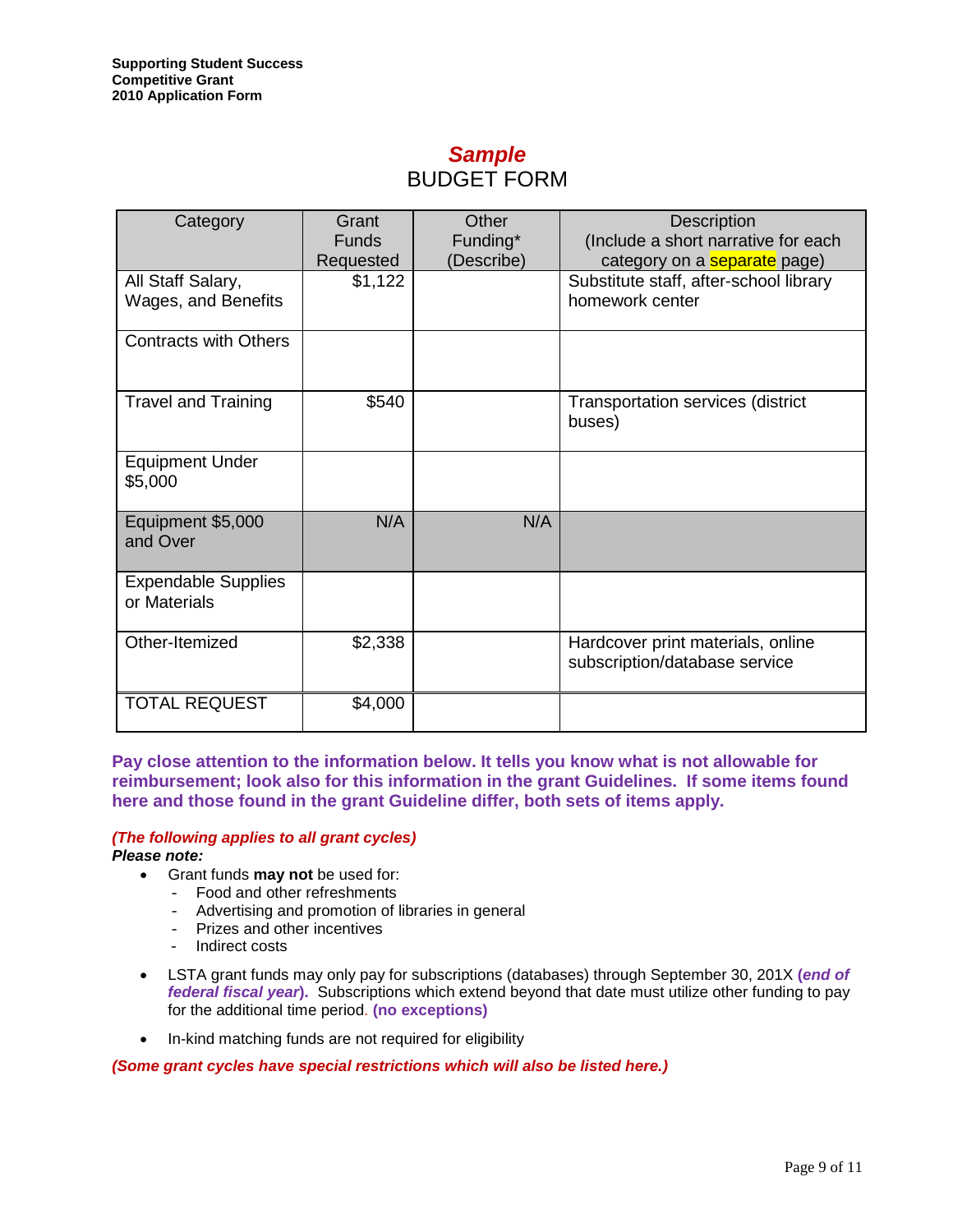## *Sample*

*Note: your description doesn't need to be this lengthy or use this format; this is merely an example from a previous successful grant application.)*

### **Budget Description**

### **All Staff Salary, Wages, and Benefits:**

Hiring substitute staff release time is necessary during the research process.

- A total of 15 hours substitute staff time is needed for Youth Services Librarian. Conducting the library card drive, as well as teaching lessons and assisting students locate relevant CBA research materials at the public library will pull her away from other job responsibilities. 15 hours X \$14.00 per hour = **\$210**
- A total of 3 full days of certificated teacher/librarian substitute staff are needed during the field trips to the public library. Students can't be left in a school classroom without a certificated substitute teacher. 3 days X \$132.00 per day = **\$396**

An after-school homework center in the school library is necessary for students who need additional work time with access to library resources. This will also provide additional scaffolding and enable teachers to give more individual attention to students. The homework center will be open 1.5 hours for 2 days per week on activity bus days, which provides existing transportation for students. The homework center's operating hours will be planned strategically during the research process. The entire eighth grade staggers the research process during the month of February. Therefore, the homework center will be open for a total of nine hours (3 weeks X 3 hours per week). District curriculum pay is \$43.00 per hour X 12 hours = **\$516.**

**TOTAL** (\$210 + \$396 + \$516) = **\$1,122**

### **Travel and Training:**

Transportation services (district buses) will provide transportation between the Middle School and the public library. Costs include drive hours, standby hours, and mileage. Total costs for one day equals \$132.00. Three days of field trips X \$132 = **\$396**

### **Other-Itemized:**

Hardcover print materials, online subscription/database service **\$2,338**

The quality and quantity of resources is an important key for student achievement. Readability is necessary for students to extract information and develop a deep understanding of their issue and various perspectives of their issue. This project will provide students with middle school level hardcover books and access to two online subscription databases. One database will be funded by this project, while the other database (*Opposing Viewpoints*) will be accessed through the public library website. Student access to public library resources (books and databases) will be supported by the library card drive.